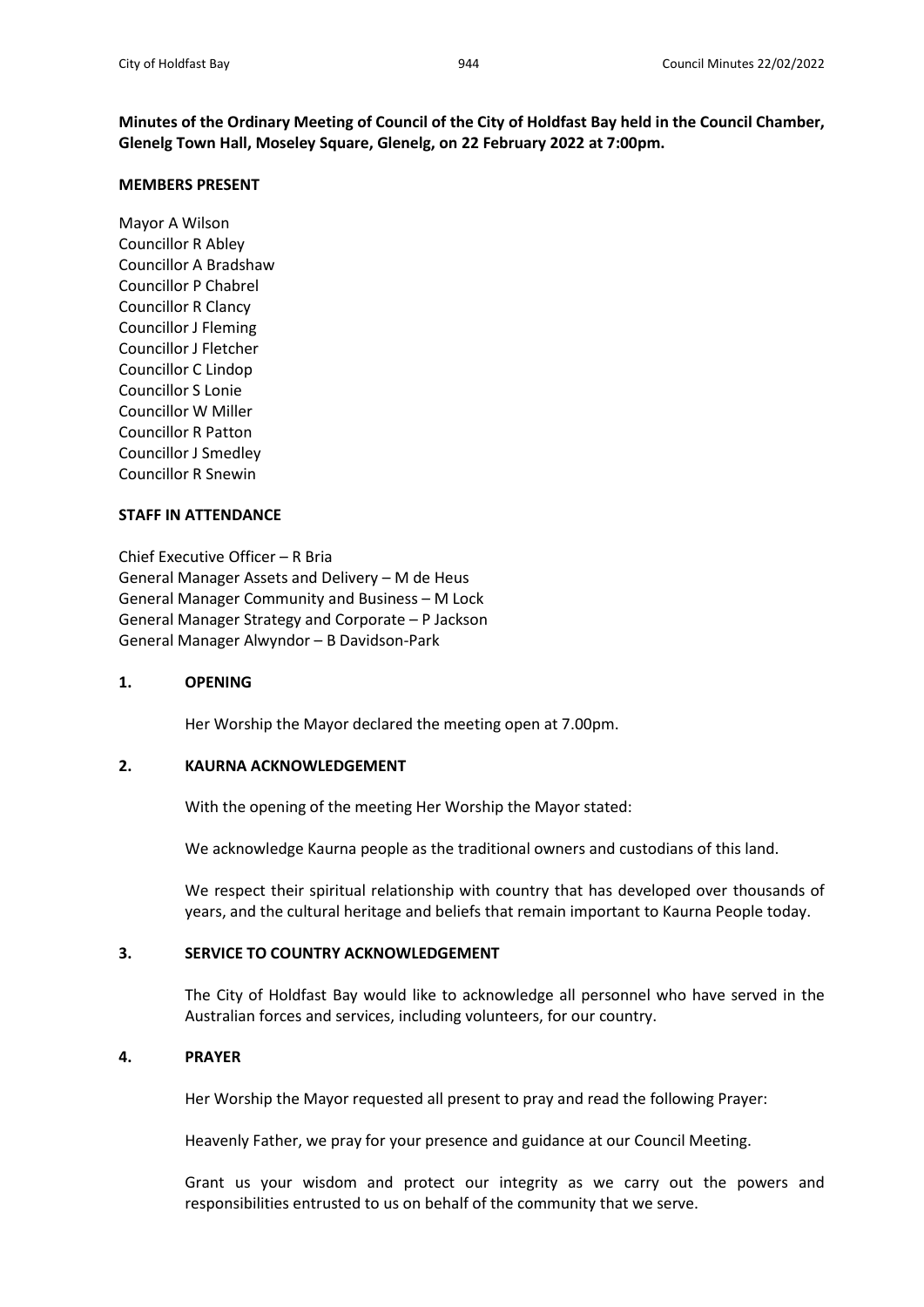## **5. APOLOGIES**

- 5.1 Apologies Received
- 5.2 Absent

# **6. ITEMS PRESENTED TO COUNCIL -** Nil

# **7. DECLARATION OF INTEREST**

Members were reminded to declare their interest before each item.

# **8. CONFIRMATION OF MINUTES**

## **Motion C220222/2544**

**That the minutes of the Ordinary Meeting of Council held on 8 February 2022 be taken as read and confirmed.**

Moved Councillor Lonie, Seconded Councillor Miller **Carried Unanimously**

# **9. PUBLIC PRESENTATIONS**

- 9.1 **Petitions** Nil
- 9.2 **Presentation** Nil
- 9.3 **Deputations** Nil

# **10. QUESTIONS BY MEMBERS**

10.1 **Without Notice**

## 10.1.1 **Seacliff Boat Ramp**

Councillor Fleming asked some questions on the frequency of the regulatory services team and fines issued at the Seacliff Boat Ramp during the summer season.

General Manager Community and Business provided a response.

# 10.1.2 **Decals on High and Partridge Streets**

Councillor Miller asked a question regarding the decals on the corner of High and Partridge Streets.

General Manager, Community and Business provided a response.

## 10.1.3 **Castaway Festival**

Councillor Miller asked some questions in relation to the cancellation of the Castaway Festival.

General Manager, Community and Business provided a response.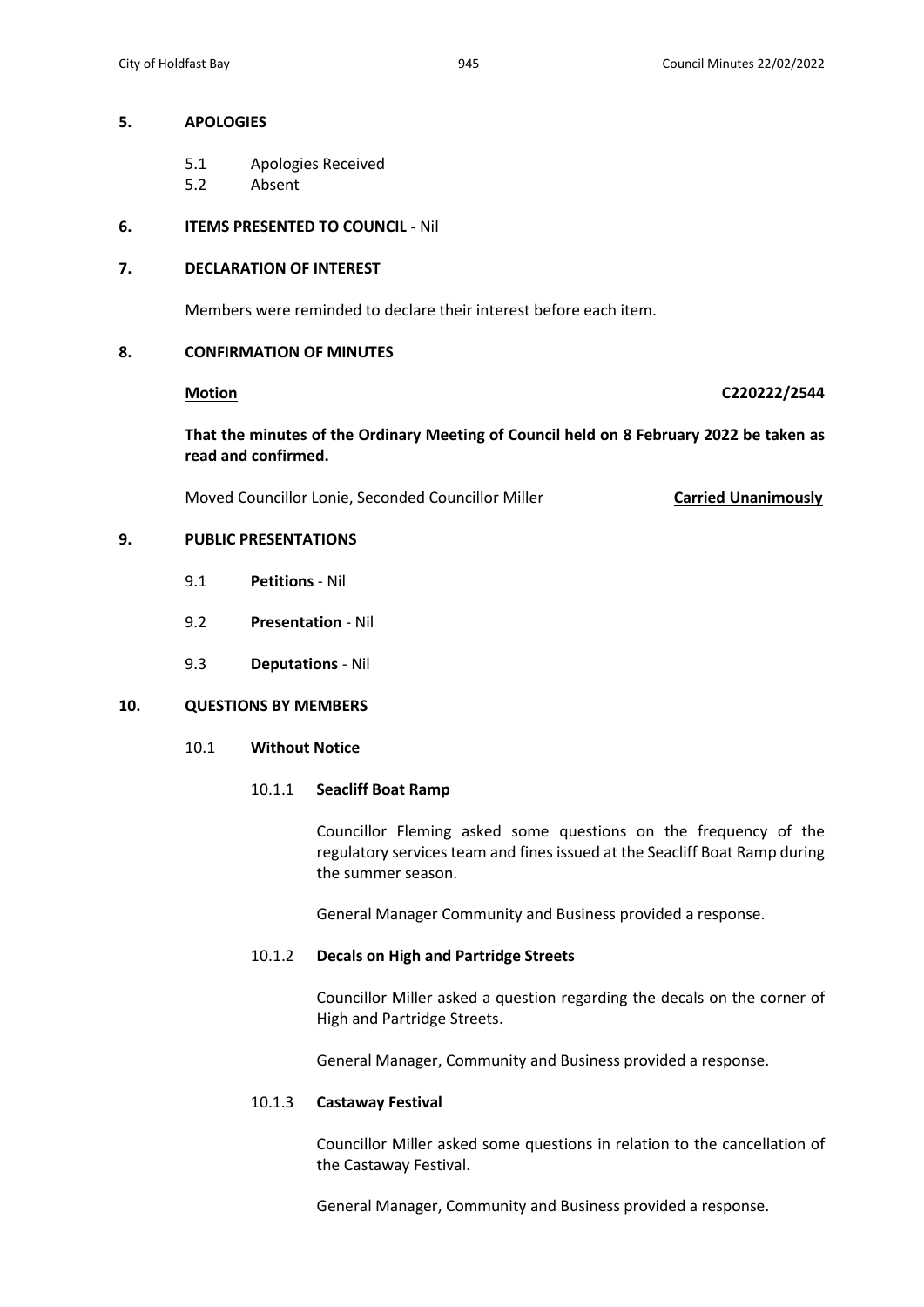## 10.1.4 **Equinox Festival**

Councillor Miller asked a question in relation to the Equinox Festival.

General Manager, Community and Business provided a response.

# 10.1.5 **20 Metre Trees 'South Australian Tree of the Year' Competition 2022**

Councillor Lindop asked a question regarding the South Australian Tree of the Year Competition.

General Manager, Assets and Services provided a response.

## 10.1.6 **Graffiti Removal**

Councillor Clancy asked a question in relation to the removal of graffiti.

General Manager, Assets and Services provided a response.

## 10.1.7 **Vandalism at Somerton and Wattle Reserves**

Councillor Fleming asked a question regarding the recent vandalism at Somerton and Wattle Reserves.

Chief Executive Officer provided a response.

10.2 **With Notice** – Nil

# **11. MEMBER'S ACTIVITY REPORTS** - Nil

**12. MOTIONS ON NOTICE** - Nil

## **13. ADJOURNED MATTER -** Nil

## **14. REPORTS OF MANAGEMENT COMMITTEES AND SUBSIDIARIES**

14.1 **Minutes - Jetty Road Mainstreet Committee – 2 February 2022** (Report No: 43/22)

The Minutes of the Jetty Road Mainstreet Committee meeting held on 2 February 2022 were attached and presented for Council's information.

Jetty Road Mainstreet Committee Agenda, Reports and Minutes are available on Council's website and the meetings are open to the public.

### **Motion C220222/2545**

**That Council notes the minutes of the Jetty Road Mainstreet Committee of 2 February 2022.**

Moved Councillor Miller, Seconded Councillor Abley **Carried Unanimously**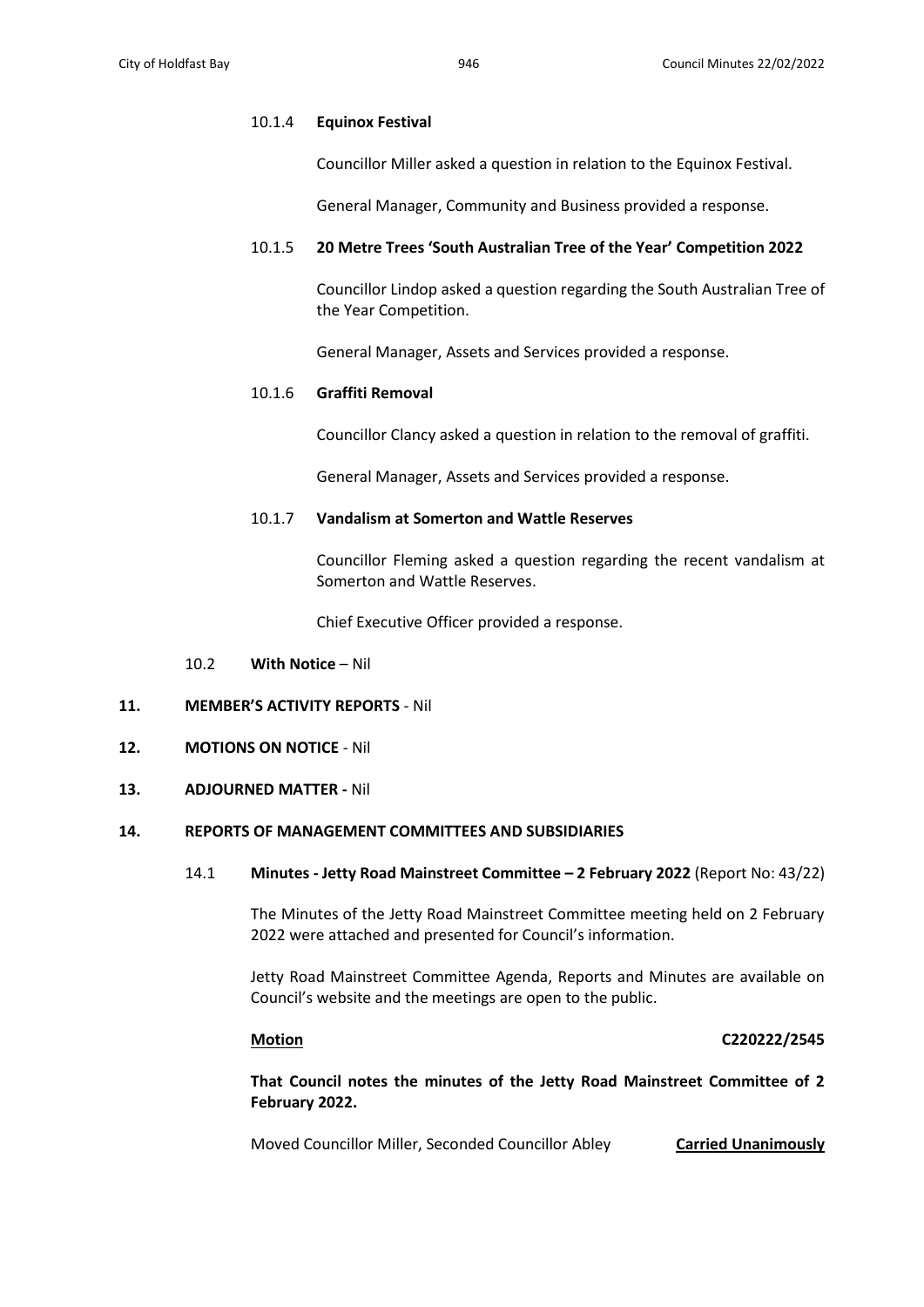The draft minutes of the Alwyndor Management Committee meeting held on 27 January 2022 were provided for information.

# **Motion C220222/2546**

- **1. That the draft minutes of the Alwyndor Management Committee meeting held on 27 January 2022 be noted.**
- **2. That the General Manager and staff be acknowledged for their outstanding work of keeping Alwyndor operational during this difficult Covid period.**

# **RETAIN IN CONFIDENCE - Section 91(7) Order**

**3. That having considered Attachment 2 to Report No: 45/22 Alwyndor Management Committee Minutes – 27 January 2022 in confidence under section 90(2) and (3)(b) of the** *Local Government Act 1999***, the Council, pursuant to section 91(7) of the Act orders that Attachment 2 be retained in confidence for a period of 24 months and that this order be reviewed every 12 months.**

Moved Councillor Snewin, Seconded Councillor Lonie **Carried Unanimously**

# **15. REPORTS BY OFFICERS**

15.1 **Items in Brief** (Report No: 39/22)

These items were presented for the information of Members.

After noting the report any items of interest were discussed and, if required, further motions proposed.

# **Motion C220222/2547**

**That the following items be noted and items of interest discussed:** 

- **1. Dog and Cat Management Board**
- **2. Response to Motion – Partridge House Maps Classification (Report No: 34/22)**
- **3. Proclamation Day Event**
- **4. Australia Day Awards**
- **5. Review of Local Government Elected Member Allowances**
- **6. Election Signs: State and Federal Government Elections**

Moved Councillor Lindop, Seconded Councillor Lonie **Carried Unanimously**

# 15.2 **Dog Registration Fees for 2022-23** (Report No: 41/22)

Dog registration fees for the City of Holdfast Bay provide the funding for administration of the *Dog and Cat Management Act 1995* ("Act"). The cost associated with administering this Act typically increase annually; therefore, in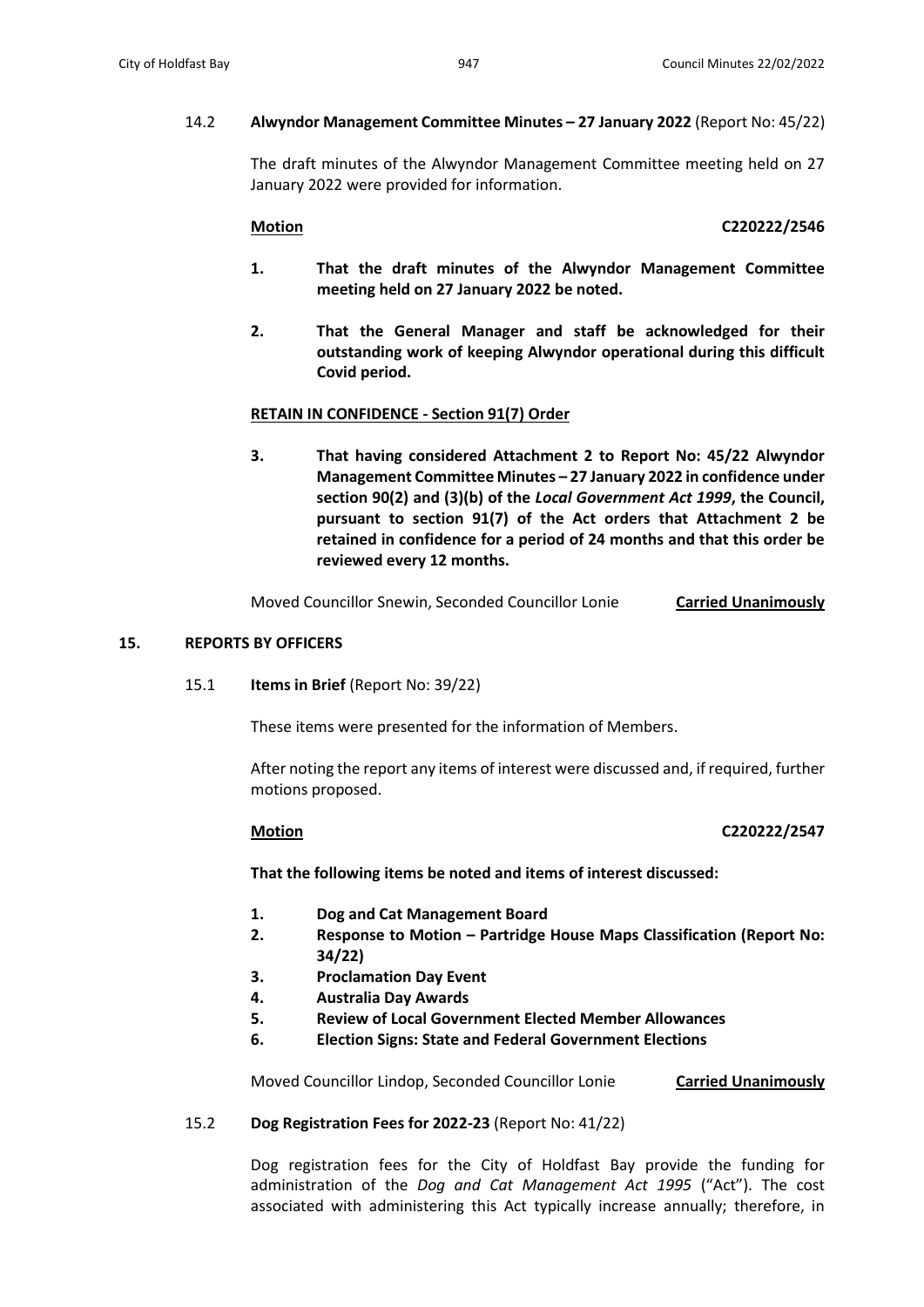order for Council to work towards cost neutral, this report sought endorsement for a price increase to meet the increasing costs and demands for extra animal management activities.

## **Motion C220222/2548**

**That Council endorse the proposed annual dog registration fees as detailed in Table 1 of this report.**

Moved Councillor Abley, Seconded Councillor Smedley **Carried Unanimously**

# 15.3 **Monthly Financial Report – 31 January 2022** (Report No: 42/22)

Attached were the financial reports as at 31 January 2022. They comprised a Funds Statement and a Capital Expenditure Report for Council's municipal activities and Alwyndor Aged Care. The adjusted forecast budget included the carried forward amount as approved by Council 24 August 2021 and the two quarterly budget updates approved by Council 26 October 2021 and 8 February 2022.

No changes to Alwyndor and Municipal budgets were recommended at this time, but the report highlighted items that showed a material variance from the YTD budget.

# **Motion C220222/2549**

**That Council receives the financial reports and budget update for the 7 months to 31 January 2022 and notes:**

- **• no change to the Municipal activities 2021/22 revised budget forecast; and**
- **• no change to the Alwyndor Aged Care 2021/22 revised budget forecast.**

Moved Councillor Smedley, Seconded Councillor Snewin **Carried Unanimously**

15.4 **Update to Code of Practice – Access to Meetings and Documents** (Report No: 44/22)

> The *Statutes Amendment (Local Government Review) Act 2021* (the Review Act) was assented to by the Governor on 17 June 2021, and the first round of changes commenced on 20 September 2021. The Review Act updates the *Local Government Act 1999.*

> As the legislation relating to Informal Gatherings had changed (Council Policy revoked on 12 October 2021 – C121021/2440) it was necessary to update Council's Code of Practice – Access to Meetings and Documents (the Code). Proposed draft changes to the Code were provided to the Council meeting on 9 November 2021 and it was resolved that the draft Code undertake public consultation in accordance with section 92(5) of the Act (resolution number C091121/2469).

The results of this engagement were provided in this report.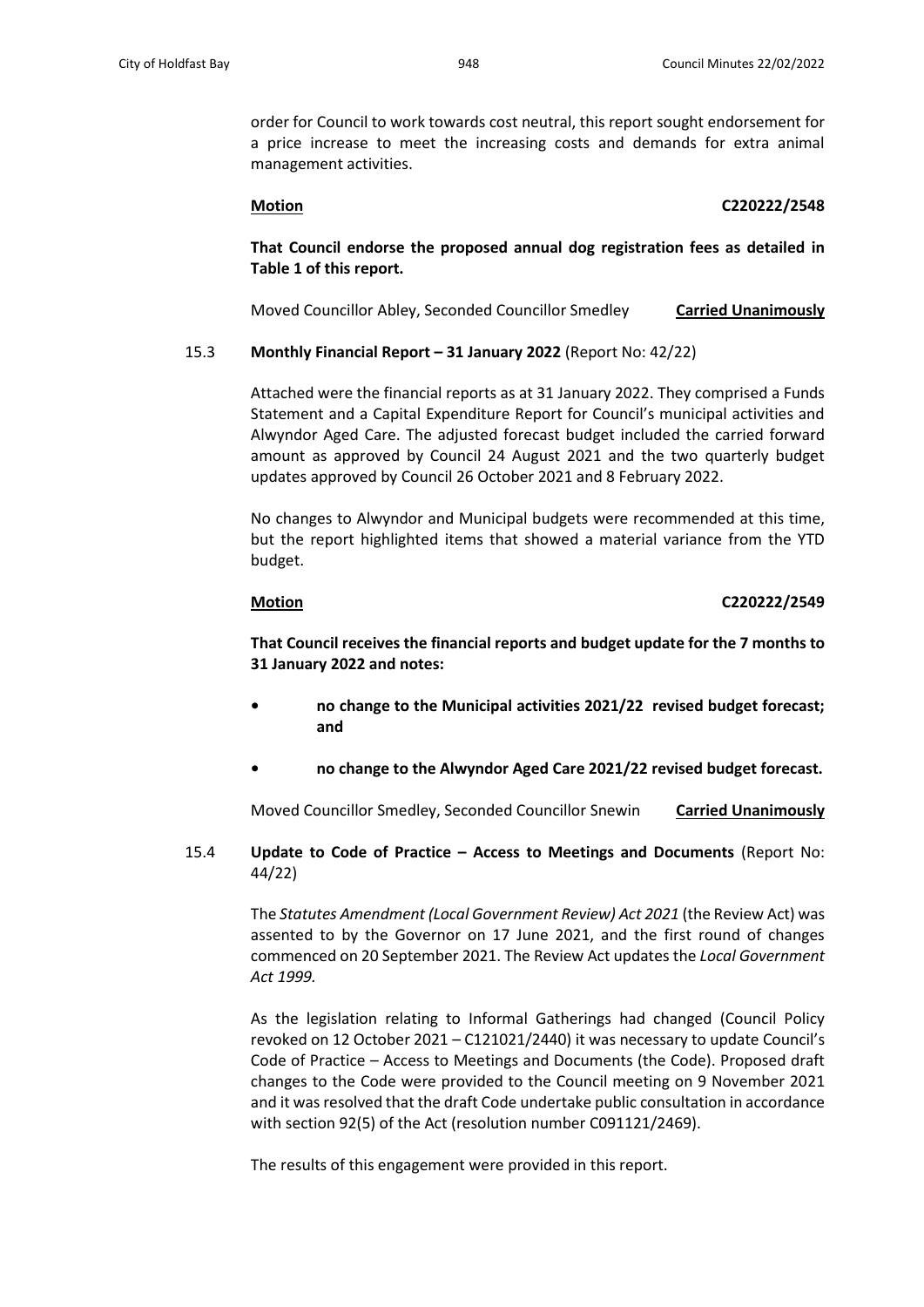## **Motion C220222/2550**

# **That Council endorses the Code of Practice – Access to Meetings and Document.**

Moved Councillor Lonie, Seconded Councillor Fletcher **Carried Unanimously**

# 15.5 **Glenelg as an Accessible Beach** (Report No: 46/22)

This report responded to Council Motion on Notice, Beach Access at Glenelg (C080222/2534).

The successful Glenelg Accessible Beach Event in January 2022 demonstrated that it was feasible to make Glenelg beach accessible on a permanent basis.

This report provided the initial scoping and estimated costings to reconstruct the existing ramp north of the Glenelg Jetty DDA compliant and invest into the equipment to ensure that the beach as well as the ocean was accessible.

## **Motion C220222/2551**

- **1. Endorses Administration to develop a detail design for a DDA compliant ramp at Glenelg that considers the needs of all beach users inclusive of people with a disability; and**
- **2. Administration continues to investigate funding opportunities for detailed design and construction of a DDA compliant ramp, beach matting and beach wheelchairs at Glenelg Beach.**

Moved Councillor Patton, Seconded Councillor Abley **Carried Unanimously**

# **16. RESOLUTIONS SUBJECT TO FORMAL MOTIONS -** Nil

## **17. URGENT BUSINESS**

Councillor Fleming sought to bring forward a motion without notice. Her Worship the Mayor deemed the matter was one of urgency and accepted the motion.

# **Motion C220222/2552**

Councillor Fleming moved that Administration formally send Council's condolences to Jason Edward's family and friends.

Moved Councillor Fleming, Seconded Councillor Lindop **Carried Unanimously**

# **18. ITEMS IN CONFIDENCE**

18.1 **Hoarding Fee Relief** (Report No: 40/22)

**Motion Exclusion of the Public – Section 90(3)(b & d) Order C220222/2553**

**1. That pursuant to Section 90(2) of the** *Local Government Act 1999* **Council hereby orders that the public be excluded from attendance at this meeting with the exception of the Chief Executive Officer and Staff in**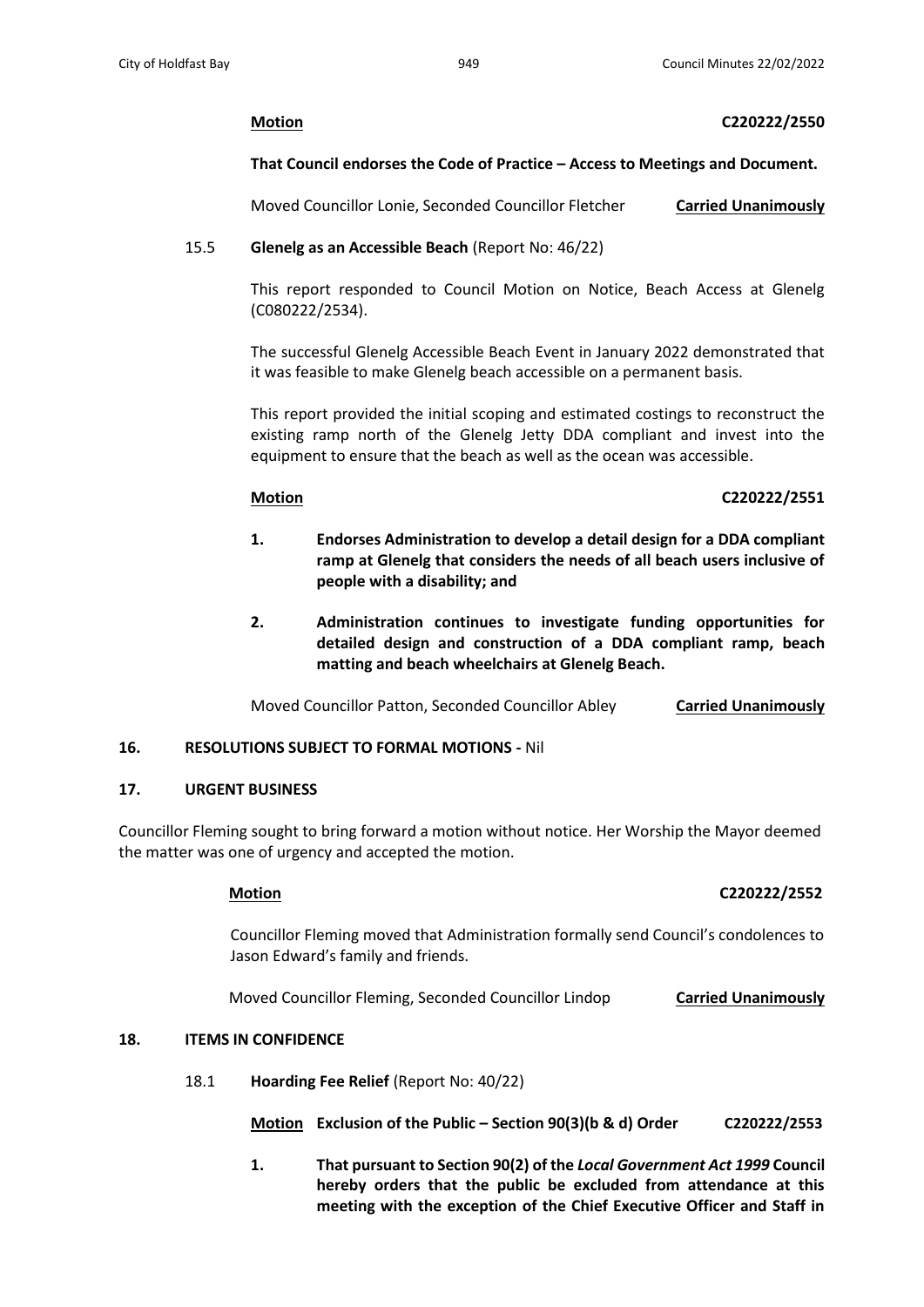**attendance at the meeting in order to consider Report No: 40/22 Hoarding Fee Relief in confidence.**

- **2. That in accordance with Section 90(3) of the** *Local Government Act 1999* **Council is satisfied that it is necessary that the public be excluded to consider the information contained in Report No: 40/22 Hoarding Fee Relief in confidence on the following grounds:**
	- **b. pursuant to section 90(3)(b) of the Act, the information to be received, discussed or considered in relation to this Agenda Item is information the disclosure of which could reasonably be expected to confer a commercial advantage on a person with whom the Council is conducting business; or would prejudice the commercial position of Council.**
	- **d. pursuant to section 90(3)(d) of the Act, the information to be received, discussed or considered in relation to this Agenda Item is commercial information of a confidential nature (not being a trade secret) the disclosure of which could reasonably be expected to prejudice the commercial position of the person who supplied the information, or to confer a commercial advantage on a third party.**

**In addition, the disclosure of this information would, on balance, be contrary to the public interest. The public interest in public access to the meeting has been balanced against the public interest in the continued non-disclosure of the information. The benefit to the public at large resulting from withholding the information outweighs the benefit to it of disclosure of the information.** 

**3. The Council is satisfied, the principle that the meeting be conducted in a place open to the public, has been outweighed by the need to keep the information or discussion confidential.**

Moved Councillor Clancy, Seconded Councillor Lonie **Carried Unanimously**

**Motion C220222/2554**

**That Council:**

- **1. Accede to the request made by Andrew Taplin in the email dated 8 February 2022 for an extension to the construction commencement deadline provided through Council Resolution C141221/2517 for a multistorey hotel and retail building located at 13-23 Jetty Road and 1-3 Colley Terrace, Glenelg and approved by the State Commission Assessment Panel in Development Application Number 110/M104/20, on the basis that:**
	- **a) Construction is commenced by 30 April 2022, after which time the entitlement to dispensation from the hoarding fee granted in Council Resolution C141221/2517 ceases; and**